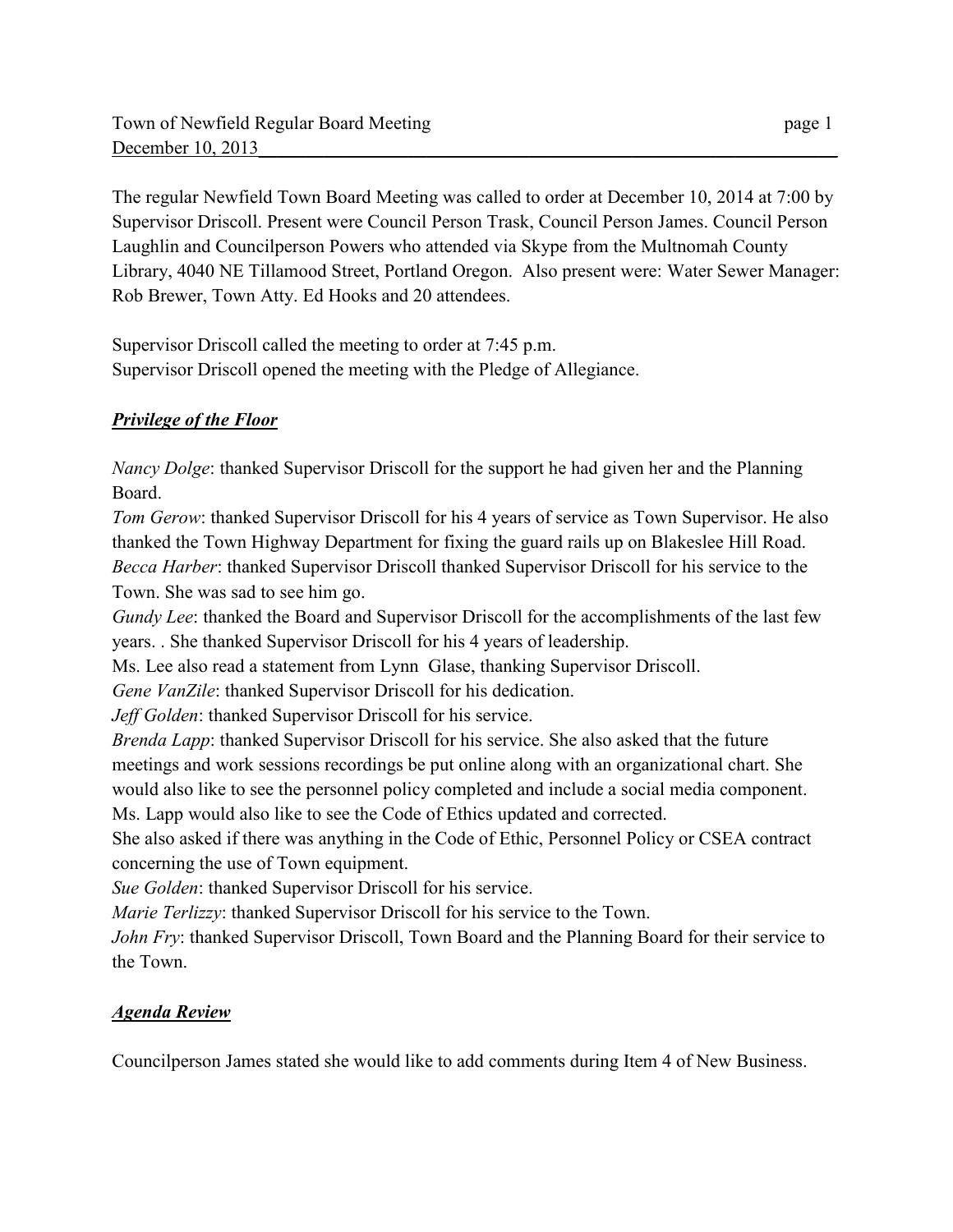### *Correspondence*

Supervisor Driscoll stated he had an item he would present during Supervisor's Report.

### *Adoption of the Previous Meeting Minutes*

Motion was made by Councilperson Laughlin to accept the minutes from the November 14 meeting and the November 7 public hearing, Seconded by Councilperson Powers.

Vote: AYES 5 Driscoll, Trask, James, Laughlin and Powers  $NAY$  0 Motion carried *Reports:* 

### Highway: Absent

Water/Sewer: Rob Brewer Water/Sewer Manager stated they had just fixed a break on Shaffer Rd. and there was a new one on VanKirk Road. Councilperson Trask asked if there had been a issue with the sewer pump by the Post Office. Mr. Brewer stated there had been a break there as well. Councilperson Laughlin asked if all the water meter installations were complete. Mr. Brewer reported that only one meter was left to install.

Code Enforcement: Absent. Supervisor Driscoll reported of a stop work order given to a property on Townline Road. DEC and Tompkins County Soil and Water were able to do an analysis

## *County Legislature:* Absent

*Supervisor:* Supervisor Driscoll stated he would be spending the remainder of his time organizing the Supervisor's Office. He reported he had received a letter from the IRS siting a refund \$6,017.00 in fines to the Town. He will be sending final correspondence of an appeal requesting the remaining amount to be returned to the Town.

Atty. Hooks reported that all 3 claims filed against the Town have been discontinued and fallen to the wayside. Councilperson Trask asked if there could be some form of written correspondence from the attorneys could be sent to the Town's insurance company for a possible reduction in its insurance. Atty. Hooks will contact Mr. Frank Smith from Tompkins Insurance concerning this matter.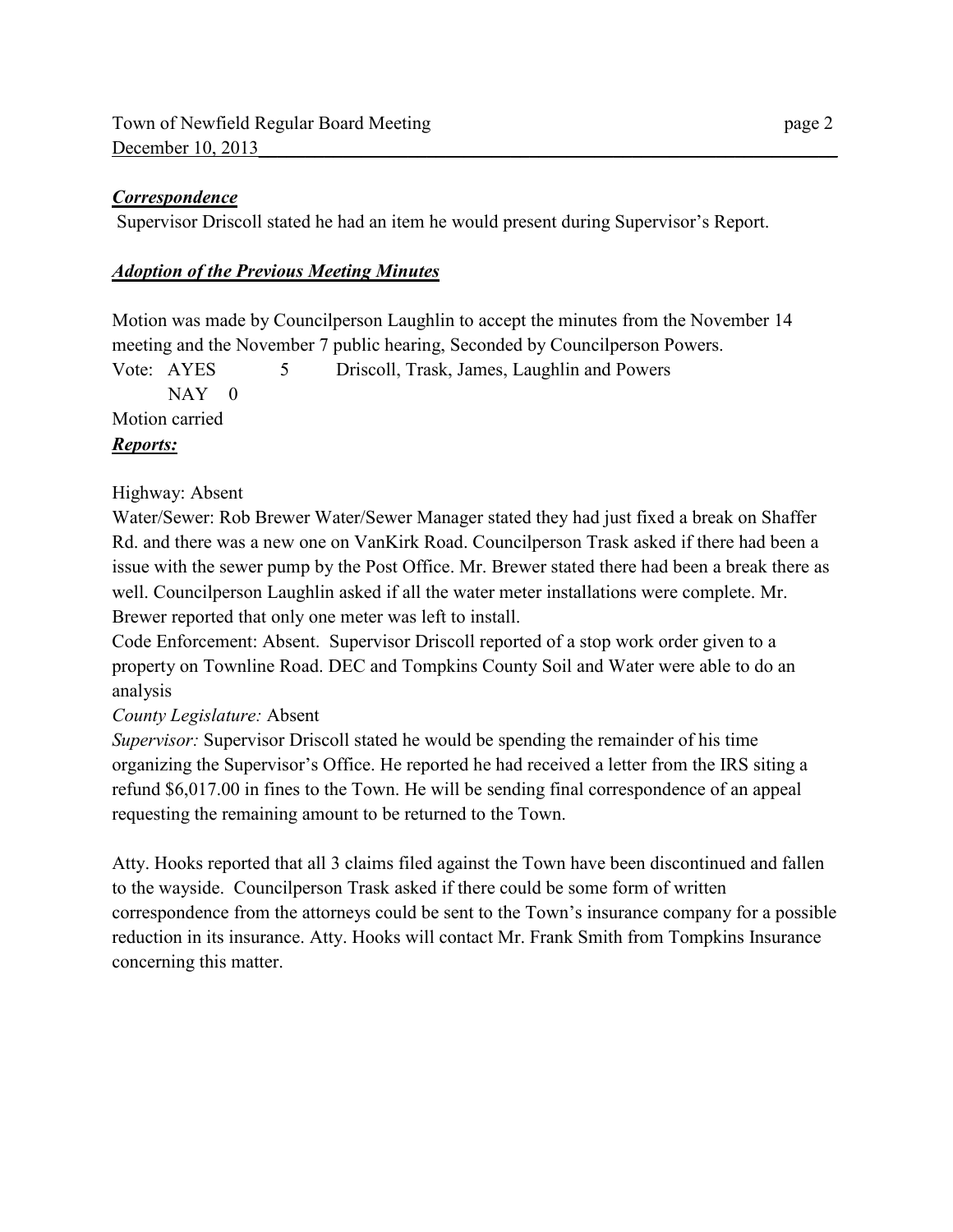#### *New Business*

### **Adoption of the Local Road Use and Preservation Law RESOLUTION 47-2013**

 Mr. Hooks advised the Board that prior to and in connection with considering whether to enact the proposed Local Road Use and Preservation Law ("the Law"), the Board first must determine if the Law would have a significant adverse impact upon the environment. He presented the Board with a short form environmental assessment form ("EAF"). The Board with Mr. Hooks' direction reviewed the form and questions on the EAF and concluded that adoption of this Law would not have a significant negative effect upon the environment and, actually, will benefit the environment upon being implemented.

Whereupon by motion by Councilperson James seconded by Councilperson Trask it was,

 RESOLVED that the Law will not result in any significant adverse impact and the Supervisor be and hereby is authorized to execute the EAF accordingly.

Supervisor Driscoll asked that the document be entered into the record.

Discussion:

Councilperson James asked if this was the same form that was previously filled out for the Road Construction Law.

Vote: AYES 5 Driscoll, Trask, James, Laughlin, Powers

 $NAYE$  0 Motion Carried

 Supervisor Driscoll signed the "Short Environmental Assessment" form and then presented it to the Town Clerk.

**Resolution 48-2013** was presented by Supervisor Driscoll. Atty Hooks read the proposed Resolution as follows:

### **RESOLUTION 48- 2013**

**Whereas** the Newfield Town Board has researched and considered the adoption of a local Law on Road Use and Preservation designed to protect the Town's roads and attendant infrastructure from high impact activities that have the potential to adversely impact roads and public and nonpublic

property; and,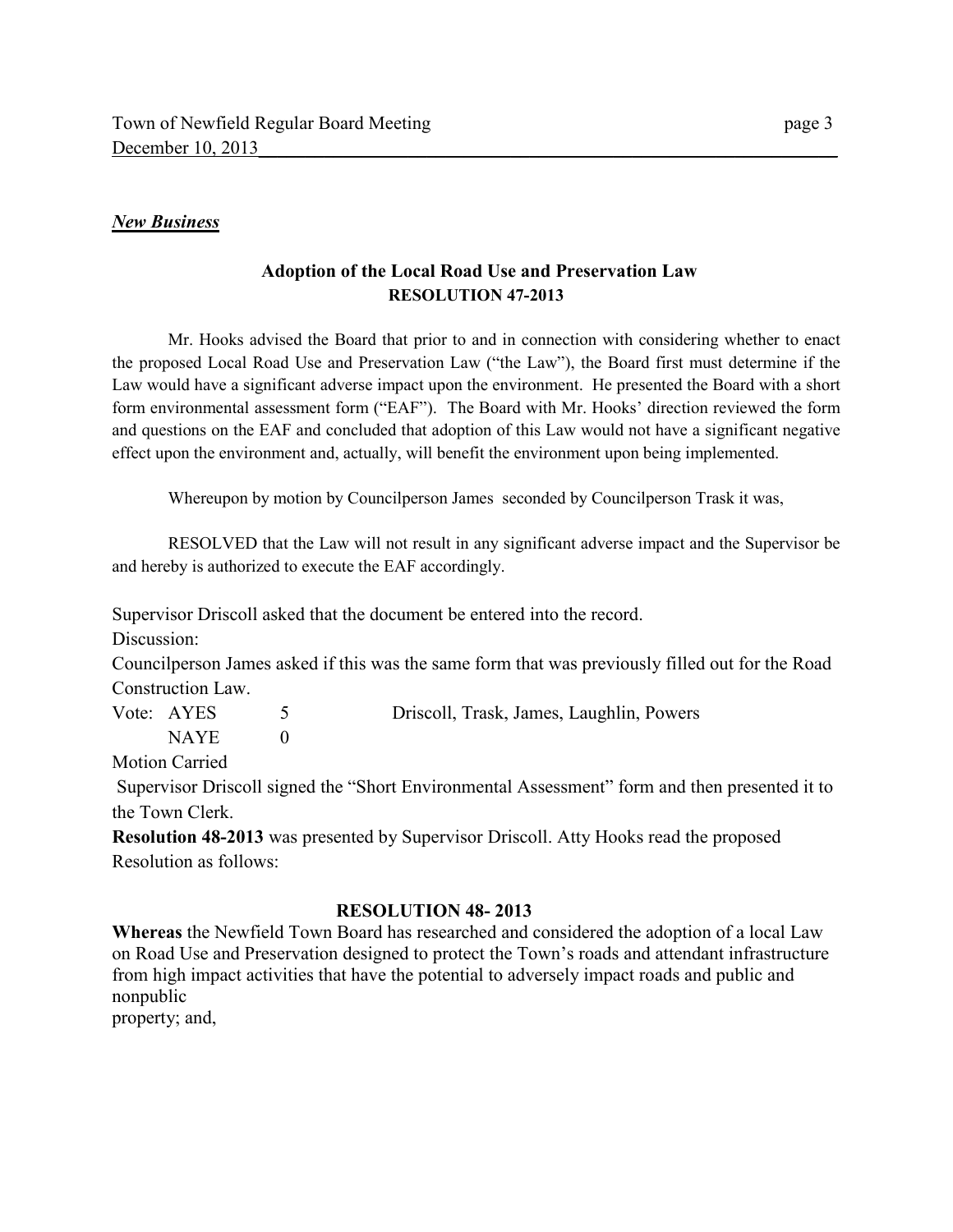**Whereas** the Town Board has reviewed and approved a draft of the Local Law intended to implement this purpose; and,

Whereas the Town Board has presented for public review and comment a final proposed draft of a Local Law on Road Use and Preservation; and,

**Whereas** a Public Hearing on such proposed local Law was convened on December 10, 2013 at 6:45 p.m. at Town Hall pursuant to public notice duly published and posted;

Now, therefore, be it RESOLVED that the Town Board does hereby adopt Local Law #4 of the year 2013 on Road Use and Preservation and the Town Clerk hereby is directed to take all action necessary to file and implement said Law.

Motion was made by Councilperson James and seconded by Counilperson Laughlin to adopt Local Law No 4 of 2013 on Road Use and Preservation.

### Discussion:

Councilperson Laughlin asked if Supervisor Driscoll had spoken to Delta Engineering concerning being contracted as the Town Engineer. Supervisor Driscoll stated the Town did not need to have a contract and felt it was better to be left open. Atty. Hooks agreed. Councilperson James asked if there needed to be an appointment of a Town Engineer in the Annual Authorizations. Atty. Hooks agreed, it could also be modified. Councilperson Trask asked to entertain a motion to table this for a month to get clarification concerning the logging industry question, and also to set up a permitting fee schedule. Councilperson Laughlin agreed with Councilperson Trask from comments made at the Public Hearing. Councilperson James asked if it were possible to accommodate Mr. Gerow's request after approving and moving forward. Atty. Hooks stated that this was beyond Mr. Gerow's request. Atty Hooks felt that there were restrictions imposed on those that were engaging in forestry. Councilperson James asked Atty. Hooks if the Town had the ability to pass the law this evening would it have the flexibility to modify it to accommodate the logging industry. Atty Hooks felt that if the law were to pass, it would be subject to clarification from the DEC. If the exemption exists, there would need to be an adjustment made into the law. It cannot go into effect for 45 days. Supervisor Driscoll asked Atty. Hooks about the subject of review from the DEC. It was explained that the Town would be enacting the law but the steps could not be taken to finalize it. The Town Clerk cannot file the law with the Secretary of State until a possible response from the DEC. Councilperson Trask felt that was not the correct approach. Supervisor Driscoll is in favor of its passage this evening. Councilperson Powers stated she felt it should be passed.

Supervisor Driscoll asked Atty. Hooks his opinion of the matter. Atty. Hooks felt that passing the law with the condition that it passes with the DEC, it ultimately may turn out to amend the law simultaneously at the end of the 45 days if the exemption exists, and it will need to be built back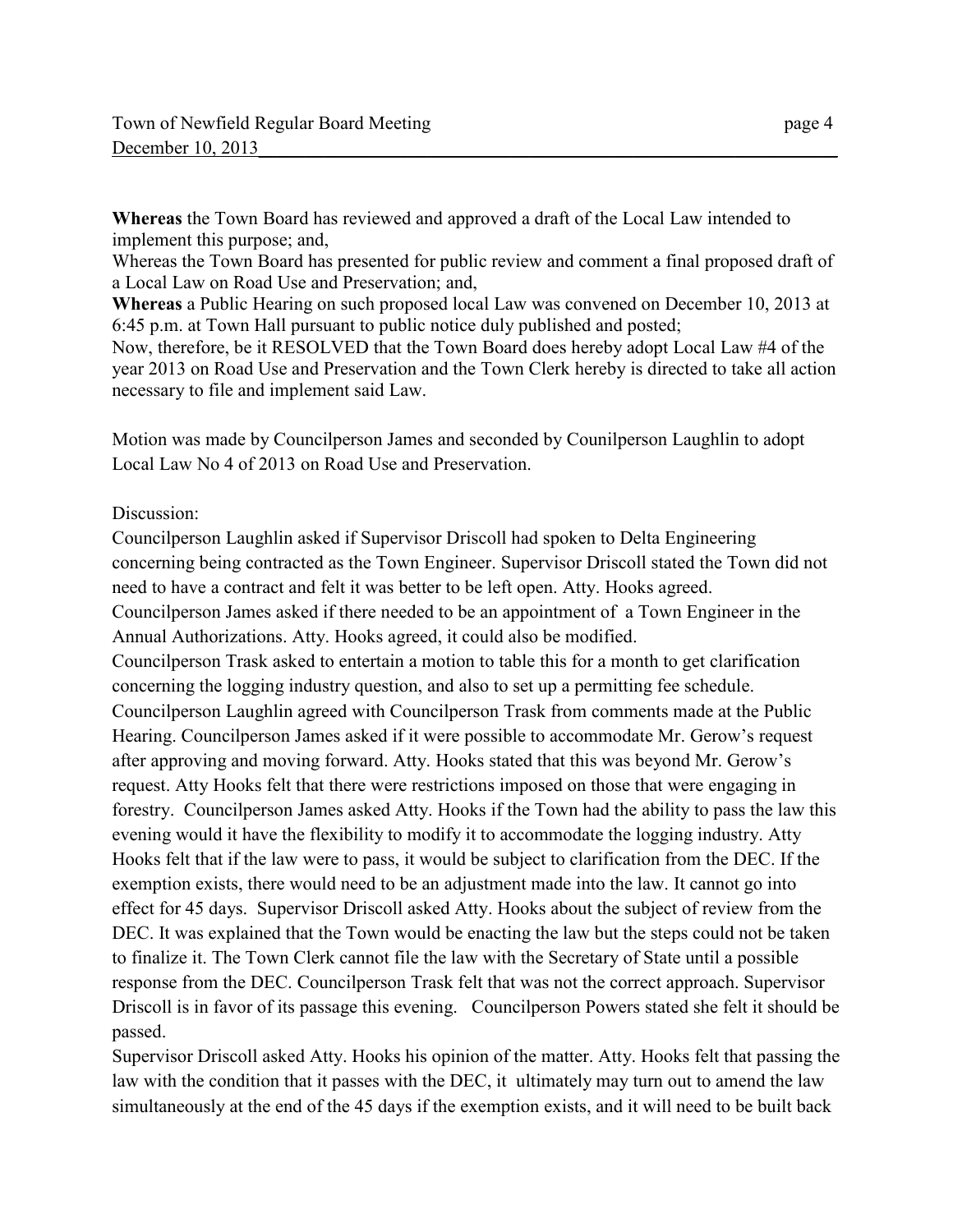into the law. Supervisor Driscoll stated this law was the first of its kind. The news of the Forestry Law was unknown to himself and the attorney who crafted this law until this evening. Supervisor Driscoll felt that there may be others that may come along like this. He felt that this law needed to be passed in order it to begin its work.

Atty. Hooks listed 4 options: 1: the Town passes the law with the presumption nothing changes, the exemption is built into the one section, 2: Condition subject to, 3: pass the law as is being prepared to amend it if it turns out in due course that products or logging in forestry is an exemption or in violation of this law or DEC says there are things that need to be done if the Town were to restrict logging, 4: would be to table it all together and wait. Atty. Hooks added from what he had read, the restrictions to forestry in regards in respect to Road Preservation Laws forestry cannot be singled out. Supervisor Drsicoll added that the Town was not segregating or making distinctions in terms concerning forestry. The law was not impeding the activity, but the activity will take place under these conditions as long as certain thresholds are met.

Councilperson James stated she was uncomfortable and can understand what is being said, but would much rather pass the law and have it on the table rather than pick it up in a month. She would rather have the assurance that it is there to look at if necessary. She felt that there was a mechanism to pass the law though it may not be perfect.

Councilperson Powers agreed it should be passed. She felt Atty. Hooks provided the Town with options. Councilperson Trask asked Councilperson Powers what her preference was. Councilperson Powers stated she would like to see it passed, getting it underway. If it needs to be amended, the Board would certainly work on it. Councilperson Trask added he would support the proposed Law only with the understanding that the Board will revisit the unanswered questions and that if an addendum needs to be added it be done as soon as possible. He would like to move forward immediately with a fee permit structure. Supervisor Driscoll felt the 45 day definition was helpful as well as Atty. Hooks speaking to Atty. Krogh, the author of the proposed Law and then wait for the DEC to respond was not a reason to wait enough to not vote on the proposed Law that evening. Councilperson Laughlin asked if there were neighboring towns that had a fee schedules in use that Newfield could look at. Supervisor Driscoll stated that the TCCOG had discussed the need to put together a work group to discuss fee schedules for permitting and administration work. He would discuss that with the group again at the next meeting.

| Vote: AYES |                 | Driscoll, Trask, James, Laughlin and Powers |
|------------|-----------------|---------------------------------------------|
|            | <b>NAYE</b>     |                                             |
|            | Motion carried. |                                             |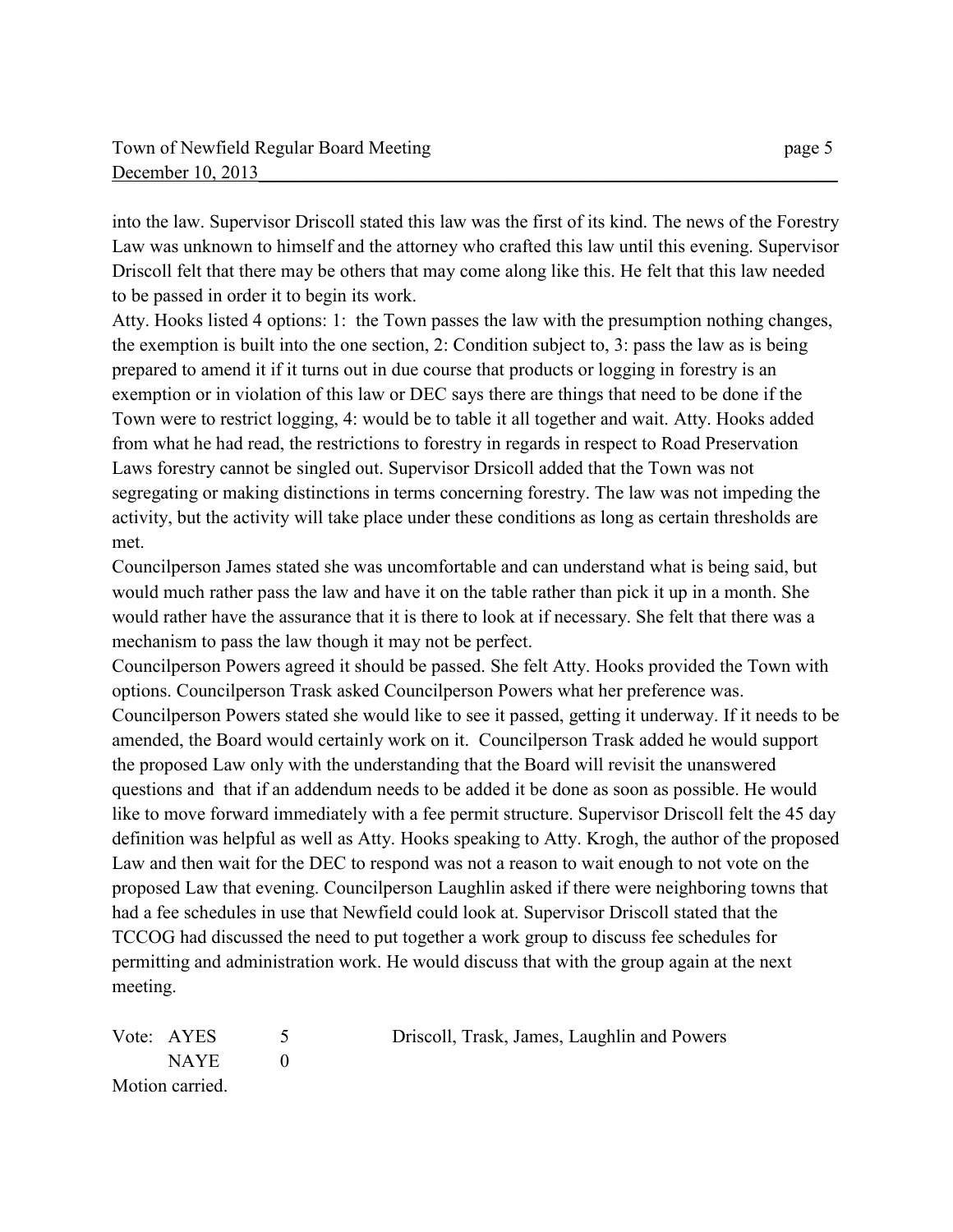Supervisor Driscoll read proposed **Resolution 48-2013** as follows:

**Whereas** the Planning Board of the Town of Newfield was established by Local Law No. 1- 2007, and

**Whereas** the Planning Board is comprised of five members serving staggered terms of five years or less, and

**Whereas** Planning Board Members Gary Goff , Randy Brown, and Gene Yaples have submitted their resignations to the Town, prior to expiration to their respected terms and

**Whereas** the Town Board has solicited applications for membership on the Town Planning Board from the greater community and has interviewed all interested applicants, and

**Whereas** the Town Board reviewed these applications and proposed appointments to fill these vacancies,

Now Pursuant to Local Law No.1 2007 §45 **Therefore Be It Resolved** that the Town Board hereby appoints

> Tom Gerow to fill the unexpired term of Gary Goff through May 31, 2018 and to serve as the Agriculture appointment;

Jeffrey D. Golden to fill a vacancy of Randy Brown through May 31, 2017; and Rene Borgella Jr. to fill a vacancy Gene Yaples through May 31, 2014.

Motion was made by Councilperson Powers to adopt the proposed Resolution, seconded by Councilperson Trask.

Discussion: Councilperson Trask felt all the candidates brought very interesting perspectives to the Board and talents that were well recognized. He felt the three that were decided upon will serve the Planning Board well, bringing a lot to the table and a good about of knowledge that everyone can draw from. He felt they were good choices.

Councilperson James felt very fortunate there were five very good candidates to choose from. Supervisor Driscoll and Councilperson Powers agreed.

| Vote: AYES      | Driscoll, Trask, James, Laughlin and Powers. |
|-----------------|----------------------------------------------|
| NAY 1           |                                              |
| Motion carried. |                                              |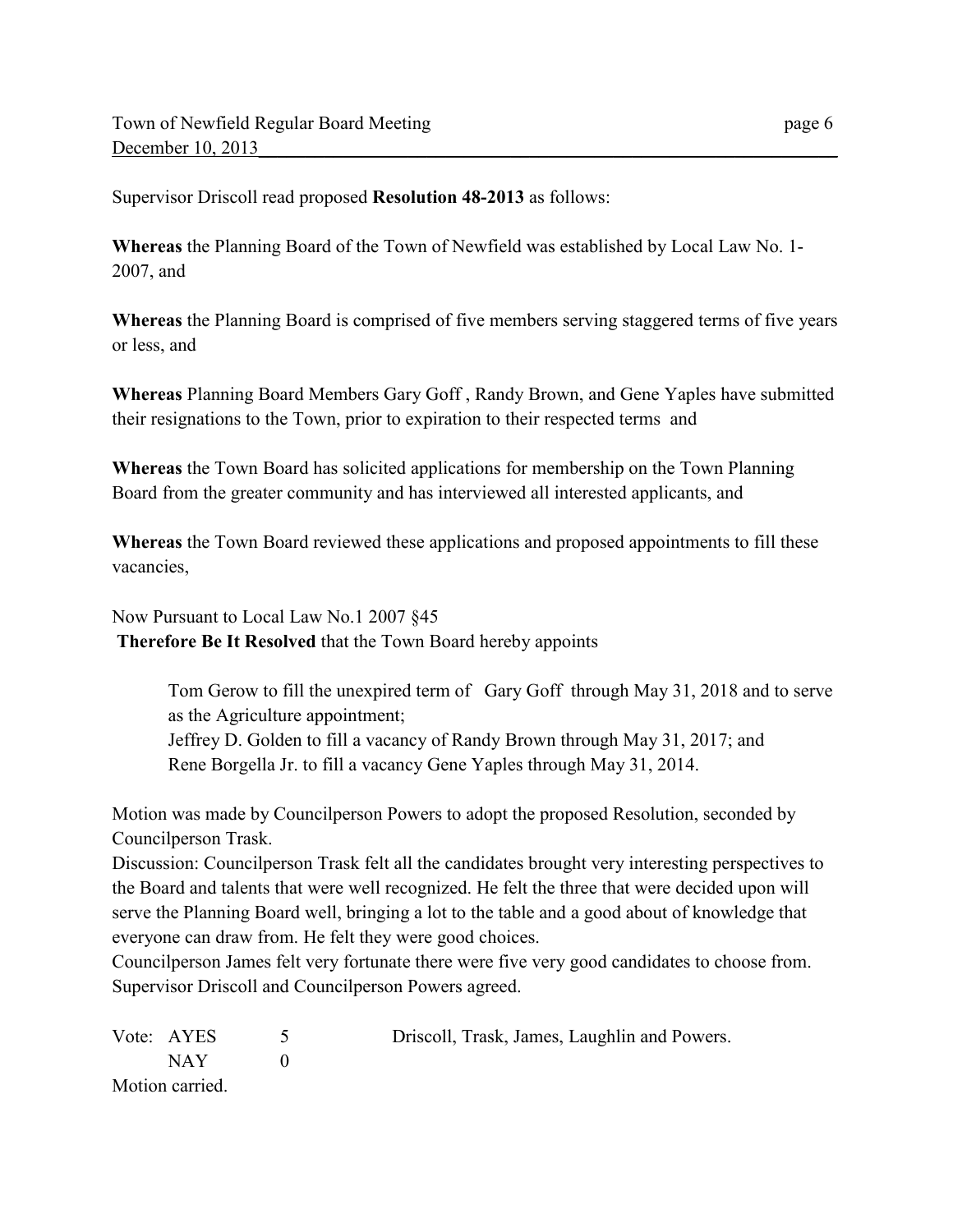Supervisor Driscoll proposed an adoption of Budget Modifications to the 2013 Budget.

## Resolution No. 49-2013

Resolved that Budget Modification as specified in the document attached hereto shall be made to the 2013 Town of Newfield Budget.

|  | November 2013 Statements |                             | <b>Budget Mods</b> |            |         |               |                 |              |            |         |
|--|--------------------------|-----------------------------|--------------------|------------|---------|---------------|-----------------|--------------|------------|---------|
|  | 1 A1220.4                | supervisor contr.           |                    | $-101.99$  |         | 10 DA5110.452 | diesel fuel     |              | $-5874.15$ |         |
|  |                          | A1450.4                     | elections          |            | 101.99  |               | Da5112.4        | contr ex     |            | 5874.15 |
|  |                          |                             |                    |            |         |               |                 |              | $-4711.7$  |         |
|  | 2 A1610.413              | <b>Office Supplies</b>      |                    | $-272.6$   |         | 11 DA9040.8   | Workman Comp    |              |            | 2294.77 |
|  |                          | A1610.2                     | software main      |            | 272.6   |               | DA9010.8        | Retirement   |            |         |
|  |                          |                             |                    |            |         |               | DA5130.463      | Machine      |            | 2416.93 |
|  | 3 A1610.499              | Misc. contr                 |                    | $-374.43$  |         |               |                 |              |            |         |
|  |                          | A1610.416                   | software main      |            | 374.43  | 12 SW1-8310.1 | water PS        |              | $-1255.61$ |         |
|  |                          |                             |                    |            |         |               | SW1-8310.4      | water con    |            | 1255.61 |
|  | 4 A1620.415              | buildings                   |                    | $-32$      |         |               |                 |              |            |         |
|  | A1620.45                 | buildings                   |                    | $-104.38$  |         | 13 SW2-8340.1 | <b>Trans PS</b> |              | $-1253.41$ |         |
|  |                          | A1620.41                    | electricity        |            | 136.38  |               | SW2-8340.4      | trans cont   |            | 1253.41 |
|  | 5 A1770.41               | postage machine             |                    | $-1219.43$ |         | 14 551-8110.1 | PS.             |              | $-313.87$  |         |
|  |                          | A1670.4                     | mailing            |            | 1219.43 |               | \$51-8130.4     | sewgae contr |            | 313.87  |
|  |                          |                             |                    |            |         |               |                 |              |            |         |
|  | 6 A3620.4                | Safety insp                 |                    | $-77.79$   |         | 15 CR7020.41  | REC             |              | $-444.71$  |         |
|  |                          | A3310.4                     | traffic cont       |            | 77.79   | CR7320.4      | Rec Dir         |              | $-1648$    |         |
|  |                          |                             |                    |            |         | CR7320.402    | Baseball        |              | $-1136.96$ |         |
|  | 7 A5132.415              | garage                      |                    | $-110.96$  |         | CR7320.405    | Cheerleading    |              | $-1843.88$ |         |
|  | A5132.42                 | garage                      |                    | $-243.62$  |         |               | CR7020.1        | Dir. Of Rec  |            | 7490.48 |
|  | A5132.499                | garage                      |                    | $-749.33$  |         |               |                 |              |            |         |
|  |                          | A5132.41                    | garage             |            | 1103.91 |               |                 |              |            |         |
|  | 8 A9060.8                | Hos/Med ins                 |                    | $-2809.5$  |         |               |                 |              |            |         |
|  |                          | A9010.8                     | Retirement         |            | 2809.5  |               |                 |              |            |         |
|  |                          |                             |                    | $-406.5$   |         |               |                 |              |            |         |
|  | 9 A1910.4                | Unallocated Ins.<br>A9010.8 | Retirement         |            | 406.5   |               |                 |              |            |         |

Motion was made by Councilperson Trask to adopt the modifications, seconded by Councilperson Laughlin.

Discussion:

Councilperson Laughlin noted there were serveral lines listed as Personal Services, she was curious as to what had happened or why. Supervisor Driscoll responded that that would be a question for Nadine and could be discussed at the Work Session.

It was decided to review items # 12, 13 and 14 with the December Financials.

| Vote: AYES      | Driscoll, Trask, James, Laughlin and Powers |
|-----------------|---------------------------------------------|
| NAY 11          |                                             |
| Motion carried. |                                             |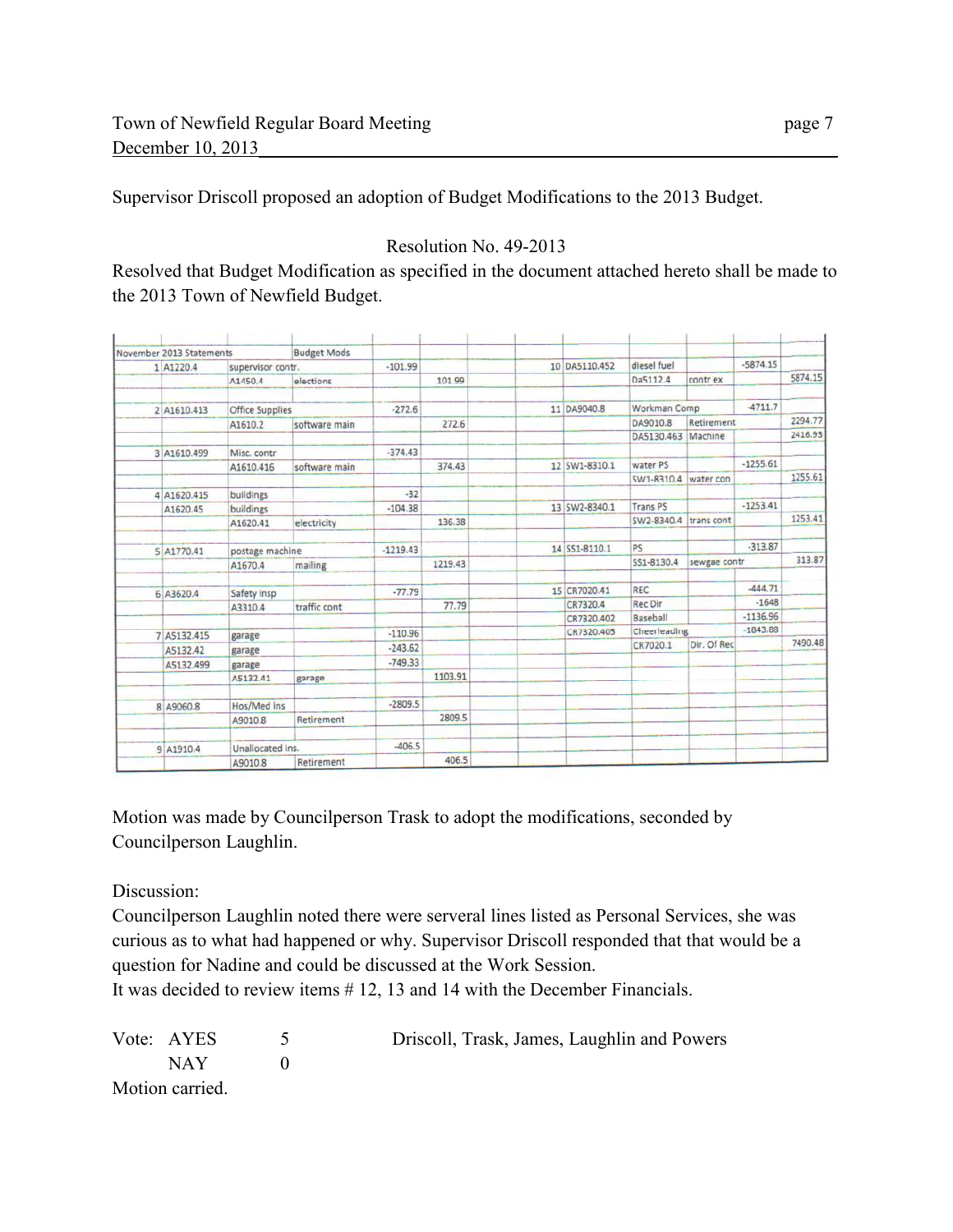#### **New Business**

Councilperson James thanked Supervisor Driscoll. She stated that under his leadership the Board was able to implement progressive change for the Town. She stated that some of the items not mentioned were that Supervisor Driscoll helped to bring forth the Last Mile Board Band Grant, the financial internal controls that have been implemented over the last four years, a monthly audit committee and the personal policy which is almost 90% complete. She commented that despite the negative publicity that has been spoken about, nothing has gone missing. The Town is in a better financial position and the year ended on a positive note. She added there was no malfeasance and if people would like to check the 2012 audit and/or correspondence with the Tompkins County District Attorney. She hoped the Town would continue to move forward. She also mentioned goals that Supervisor Driscoll had mentioned; to form a public works committee and to look at the Town's infrastructure- sewer and water. She hoped that these could be looked into. She then thanked Supervisor Driscoll for 4 very hard but good years.

#### **Old Business**

None

.

### **Approval of November Expenses**

Motion was made by Councilperson Laughlin and seconded by Councilperson James to approve the November Expenses.

ADOPTED AYES 3 Supervisor Driscoll, Councilperson Trask, Councilperson James, NAYES 0

Vouchers were reviewed by Councilpersons Laughlin and James; the Board authorized the payments of the following amounts:

| General Fund                | \$34,149.84 |
|-----------------------------|-------------|
| <b>Recreation Fund</b>      | \$876.47    |
| <b>Highway Fund</b>         | \$34,169.38 |
| <b>Street Light Fund</b>    | \$1,244.68  |
| Sewer Fund                  | \$2,720.13  |
| <b>Water District1 Fund</b> | \$5,193.81  |
| Water District 2 Fund       | \$536.76    |
| Trust and Agency            | \$3,908.56  |